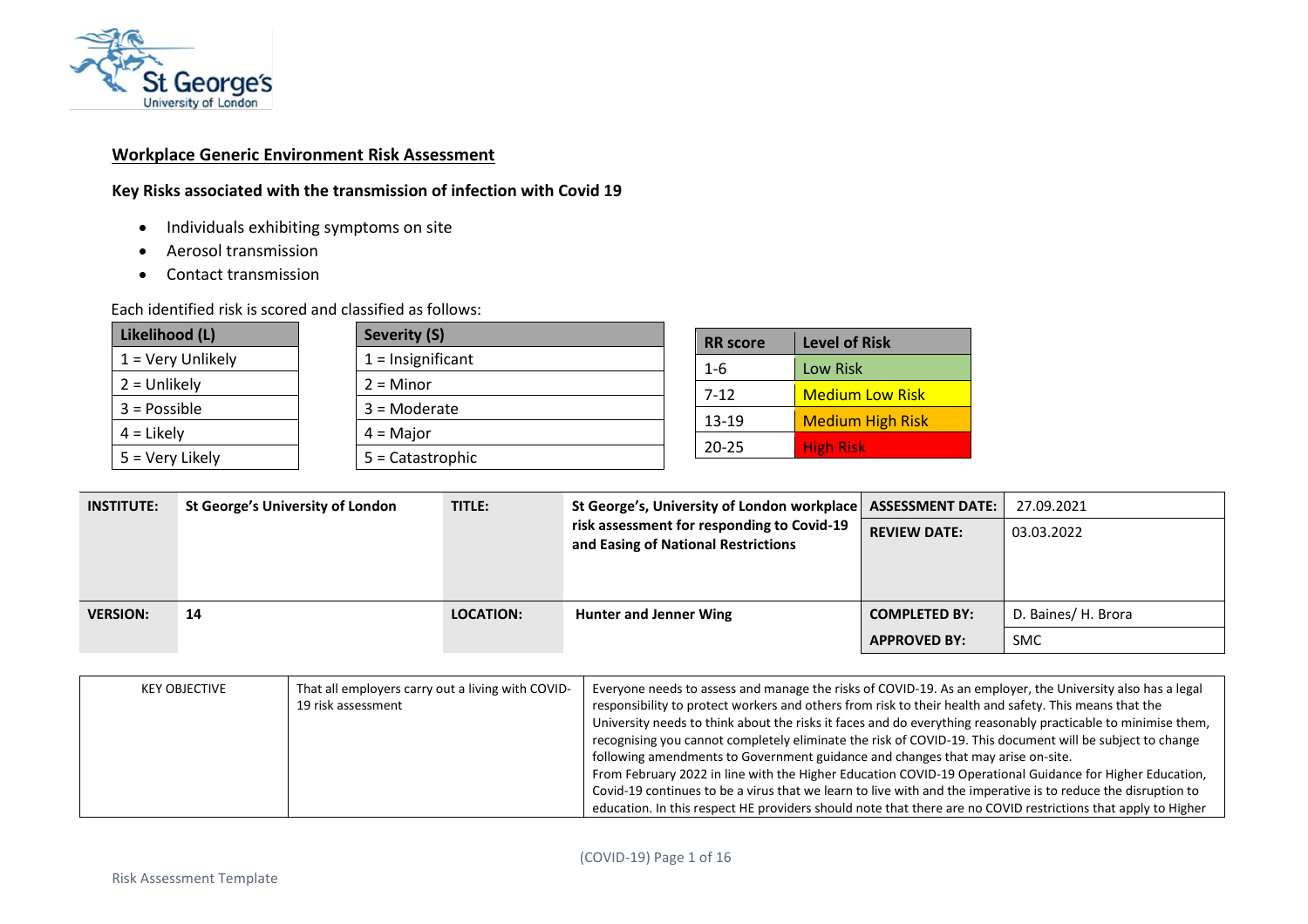|  | Education. Risk assessments by HE providers should take account of the approach to managing the virus in<br>wider society.                                                                                                                                                                                                    |
|--|-------------------------------------------------------------------------------------------------------------------------------------------------------------------------------------------------------------------------------------------------------------------------------------------------------------------------------|
|  | In line with all other settings, HE providers should continue to conduct risk assessments for their particular<br>circumstances. They should implement sensible and proportionate control measures which follow the health<br>and safety hierarchy of controls to reduce the risk to the lowest reasonably practicable level. |
|  | https://www.gov.uk/government/publications/higher-education-reopening-buildings-and-campuses/higher-<br>education-covid-19-operational-guidance                                                                                                                                                                               |

| <b>OBJECTIVE</b>                                           | $\mathsf{L}$ | $\mathsf{S}$    | <b>RISK</b><br><b>SCORE</b> | <b>CONTROL MEASURES</b><br><b>Key Principles</b>                                                                                                                                                                                                                                                                                                                                                                                                      |                | $\mathsf{S}$   | <b>RESIDUAL</b><br><b>RISK</b><br><b>SCORE</b> | <b>FURTHER MITIGATING ACTIONS</b>                                                                                              | <b>TARGET</b><br><b>DATE</b> |
|------------------------------------------------------------|--------------|-----------------|-----------------------------|-------------------------------------------------------------------------------------------------------------------------------------------------------------------------------------------------------------------------------------------------------------------------------------------------------------------------------------------------------------------------------------------------------------------------------------------------------|----------------|----------------|------------------------------------------------|--------------------------------------------------------------------------------------------------------------------------------|------------------------------|
| $1.0 - Reducing$<br>the risk of<br>spreading<br>Covid1-19. |              | $4 \mid 4 \mid$ | 16                          | In every workplace, all occupied offices, lecture<br>theatres and all rooms associated with meetings and<br>teaching activities there will be suitable and<br>adequate ventilation to ensure appropriate levels of<br>fresh air input.                                                                                                                                                                                                                | $\overline{3}$ | $\overline{4}$ | 12                                             | Current government guidance can be found at:<br>gov.uk/coronavirus<br>Covid protocols for Return to SGUL site can be found at: | Continuous<br>monitoring     |
|                                                            |              |                 |                             | St George's is unique in its position as a well-<br>respected healthcare University that shares its site<br>with St George's NHS Trust. This means we have<br>students, staff, NHS staff, hospital patients and the<br>public sharing some of our common areas and some<br>of our staff and students also working on the NHS<br>site. We all have a responsibility to reduce<br>transmission of Covid 19 and other viruses on site<br>where possible. |                |                |                                                | https://www.sgul.ac.uk/about/covid-19/return-to-site                                                                           |                              |
|                                                            |              |                 |                             | Planned in person teaching, supervision, research<br>projects and assessments will continue on campus as<br>normal.<br><b>Additional Measures</b><br>We will continue to identify and implement the                                                                                                                                                                                                                                                   |                |                |                                                |                                                                                                                                |                              |
|                                                            |              |                 |                             | range of measures required to comply with                                                                                                                                                                                                                                                                                                                                                                                                             |                |                |                                                |                                                                                                                                |                              |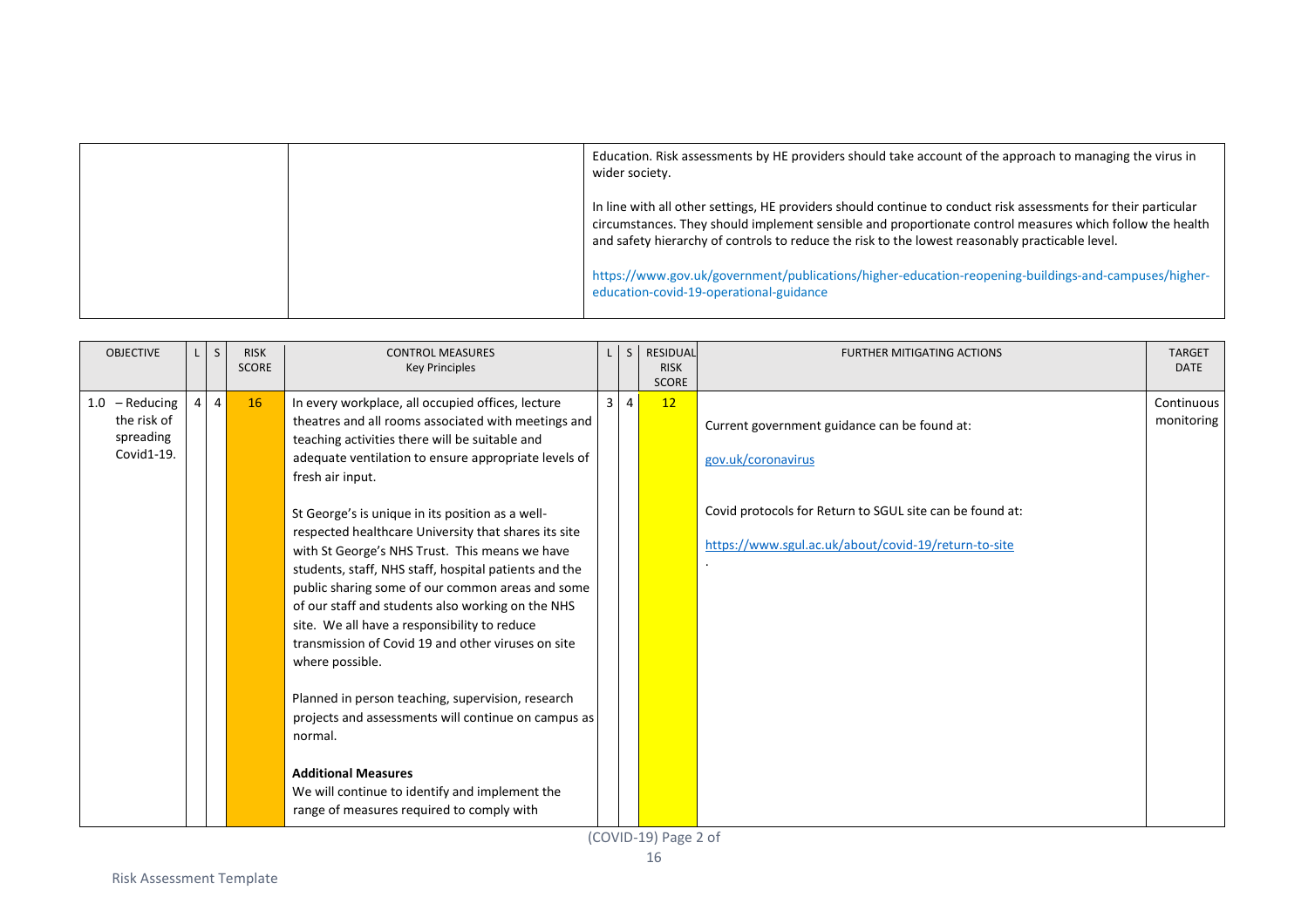

government guidance for safe workplaces, based on an assessment of the risks and requirements of each environment. Adhering to infection prevention measures will help stop the spread of Covid-19 and other respiratory illnesses, including influenza and colds.

This includes (but is not limited to):

#### **Face Coverings**

Government guidance advises that face masks should be worn in crowded and enclosed spaces where you may come into contact with other people you do not normally meet. Given our co-location with the hospital, where patients and staff must continue to wear face coverings, we are continuing to strongly recommend that staff and students wear Type II face masks in communal and crowded areas on site, to keep the community safe. This may include the library, lecture theatres and teaching rooms, as well as in clinical and laboratory settings. Masks are available at University reception and from

the Library.

For the purposes of accessibility and educational clarity, lecturers are encouraged to remove their mask whilst teaching if they wish and may also invite students to do so. Do continue to wear a mask if you feel more comfortable doing so.

If individuals test positive or have symptoms of either Covid-19, colds or flu, they are asked not to come onto site. If they are a close contact of someone who tests positive for Covid-19, we would advise them to undertake a Lateral Flow Device (LFD) test before returning to site.

We are no longer providing LFD tests on campus but you can still get pack[s from the government website](https://www.gov.uk/order-coronavirus-rapid-lateral-flow-tests) or 'Pharmacy Collect'.

Link to Gov guidance on what to do if you have symptoms or are a close contact of someone with Covid 19.

[https://www.gov.uk/government/publications/covid-19-people-with-covid-](https://www.gov.uk/government/publications/covid-19-people-with-covid-19-and-their-contacts/covid-19-people-with-covid-19-and-their-contacts)[19-and-their-contacts/covid-19-people-with-covid-19-and-their-contacts](https://www.gov.uk/government/publications/covid-19-people-with-covid-19-and-their-contacts/covid-19-people-with-covid-19-and-their-contacts)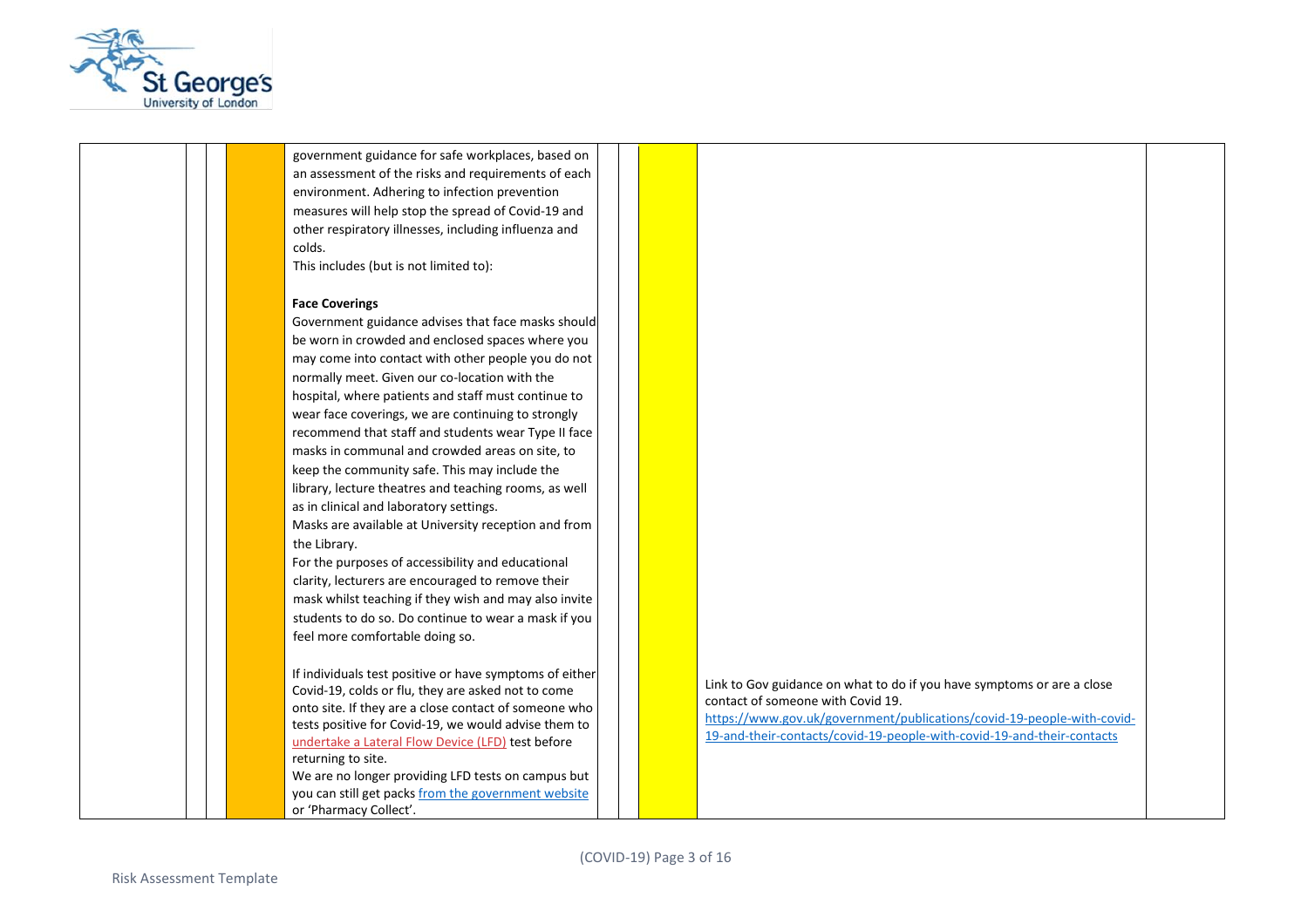• ensuring everyone is advised to clean their hands thoroughly and more frequently • ensuring good respiratory hygiene for everyone by promoting the 'catch it, bin it, kill it' approach

### **Covid-19 Vaccination**

SGUL continue to encourage staff and students to get vaccinated against Covid 19 and influenza. Covid-19 vaccination is available at [from the hospital](https://www.stgeorges.nhs.uk/newsitem/covid-19-vaccination-walk-in-service-for-eligible-patients-at-st-georges-first-dose-only/)  [vaccination clinic.](https://www.stgeorges.nhs.uk/newsitem/covid-19-vaccination-walk-in-service-for-eligible-patients-at-st-georges-first-dose-only/) Boosters can be accessed by appointment.

## **Student Travel and Transport for Students Arriving from within the UK**

SGUL communicate travel guidance to all students, including how to help reduce the spread of COVID-19 by following the "Coronavirus (COVID-19): safer travel guidance for passengers." [https://www.gov.uk/guidance/coronavirus-covid-19](https://www.gov.uk/guidance/coronavirus-covid-19-safer-travel-guidance-for-passengers) [safer-travel-guidance-for-passengers](https://www.gov.uk/guidance/coronavirus-covid-19-safer-travel-guidance-for-passengers)

#### **Lecture Theatres, Teaching Rooms.**

It is strongly recommended that staff and students wear Type II face masks in communal and crowded areas on site. This may include the library, lecture theatres and teaching rooms, as well as in clinical and laboratory settings.

In order to support accessibility and inclusivity we recommend that lecturers remove their own mask when they are lecturing/teaching.

#### **Research Laboratories**

Type II masks are strongly recommended in communal and crowded areas, including research

(COVID-19) Page 4 of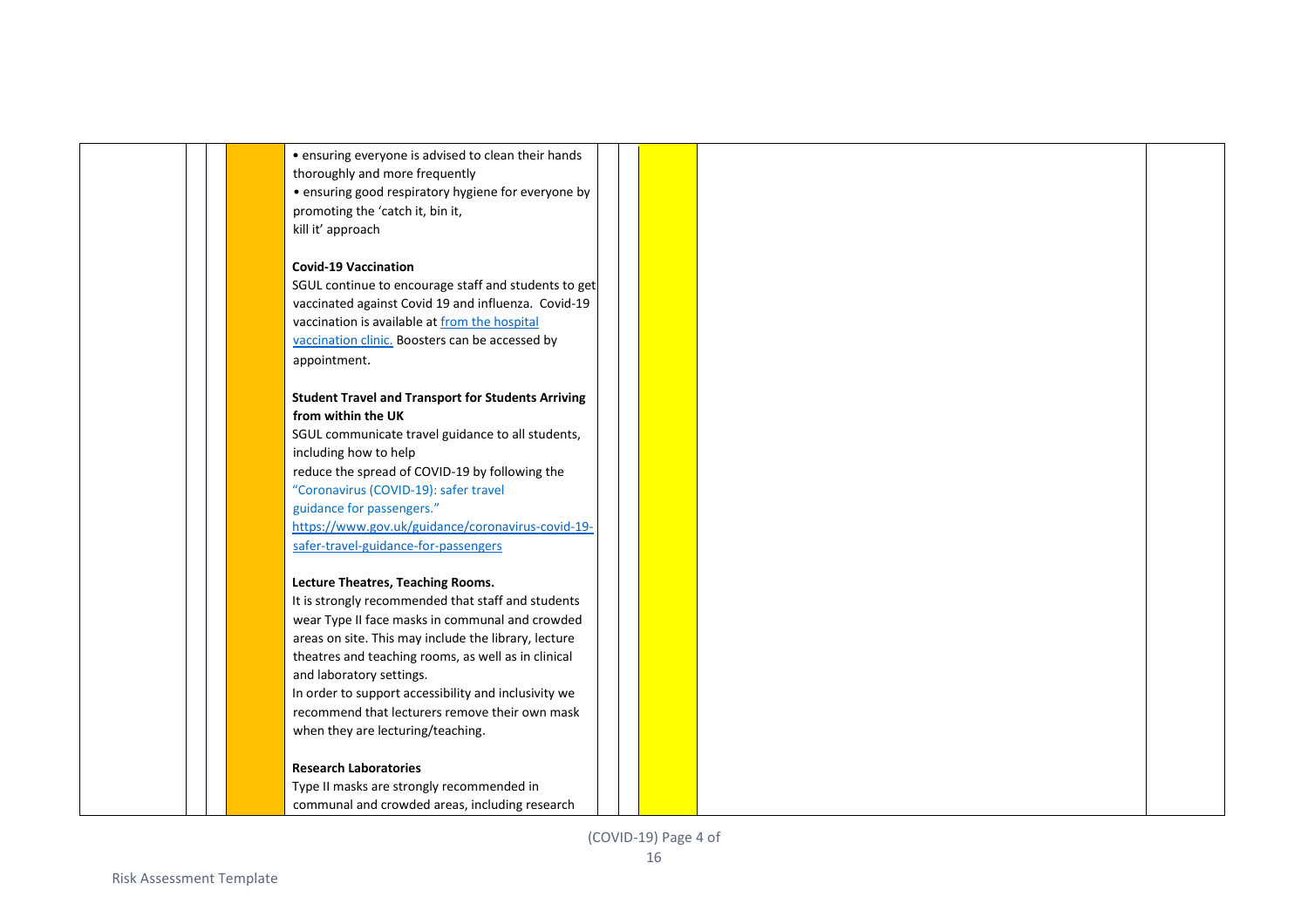

laboratories unless alternative PPE is specified in local rules, or local risk assessment. In order to support accessibility and inclusivity supervisors can remove their own mask when they are teaching. Work areas should be cleaned regularly before and after use.

#### **Meetings**

Face to face meetings may continue however, when hosting meetings, you should consider guidance for the room capacity. Capacity may depend on windows being open for additional ventilation. If rooms are crowded wearing of Type II masks is recommended.

#### **Offices**

Type II masks are no longer mandatory in offices however, do continue to wear a mask if you feel more comfortable doing so.

If there is space available, staff may be more comfortable working back-to-back or side-by-side rather than face-to-face. We also request that staff clean any shared desk before and after use.

#### **Occupancy levels**

For all meeting/ teaching rooms and lecture theatres the occupancy levels based on available ventilation will be provided at the access point to the room. For communal offices the maximum number based on ventilation will be provided at access points to the areas.

We will continue to monitor our position on face masks, informed by Government and public health guidance.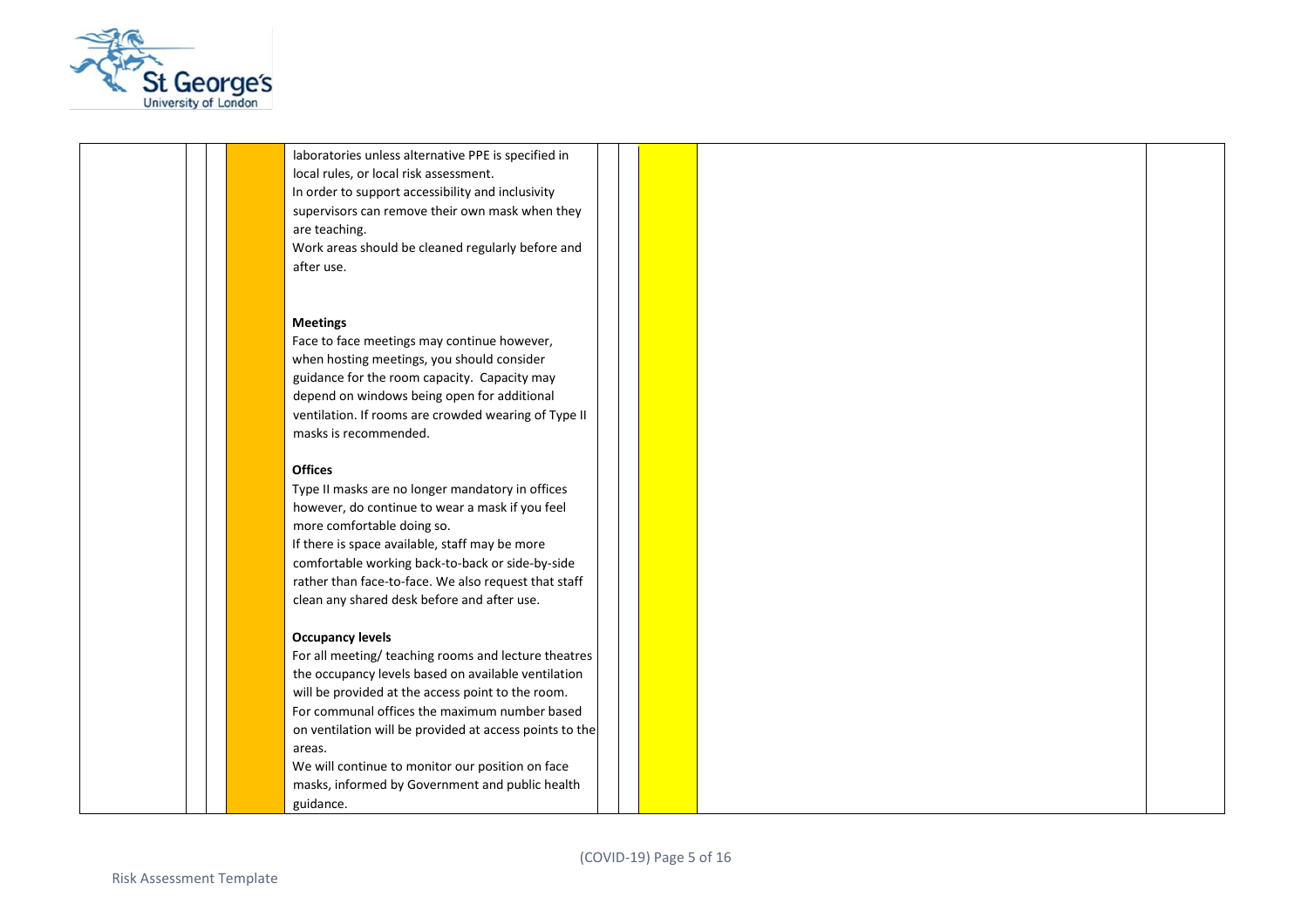|  |  | Cleaning of our buildings is carried out by our<br>cleaning contractor (Churchill). We have standards in<br>cleaning and disinfection. Cleaning resources will<br>continue to be amended to ensure cleaning<br>frequency is increased in high priority areas. Cleaning<br>regimes are listed below:<br>Maintain cleaning and disinfection<br>$\bullet$<br>standards, such as routine cleaning and<br>disinfecting of high-touch spaces and<br>surfaces.<br>Review and prepare plans regarding<br>$\bullet$<br>changes to cleaning scope or any additional<br>services in response to COVID-19<br>protection<br>Sanitise all workspace areas, including<br>$\bullet$<br>offices, conference rooms, breakrooms,<br>restrooms, and other areas as per cleaning<br>programme.<br>Place signage in workspace and common<br>$\bullet$<br>areas promoting worker safety through<br>emphasising basic infection prevention<br>measures, including posting hand-washing<br>signs in key areas such as toilets and tea<br>points.<br>Monitor and review of existing cleaning<br>guidelines and adjust or enhance as<br>needed for cleaning paths of travel and<br>high touch areas.<br>It should be noted that cleaning of Food Retail<br>Outlets will be the responsibility of the tenant (Pret a |  |
|--|--|------------------------------------------------------------------------------------------------------------------------------------------------------------------------------------------------------------------------------------------------------------------------------------------------------------------------------------------------------------------------------------------------------------------------------------------------------------------------------------------------------------------------------------------------------------------------------------------------------------------------------------------------------------------------------------------------------------------------------------------------------------------------------------------------------------------------------------------------------------------------------------------------------------------------------------------------------------------------------------------------------------------------------------------------------------------------------------------------------------------------------------------------------------------------------------------------------------------------------------------------------------------------------------------|--|
|  |  | Manger and Peabody's).<br>Frequency of Cleaning: (cleaning guidance and<br>cleaning logs)                                                                                                                                                                                                                                                                                                                                                                                                                                                                                                                                                                                                                                                                                                                                                                                                                                                                                                                                                                                                                                                                                                                                                                                                |  |
|  |  |                                                                                                                                                                                                                                                                                                                                                                                                                                                                                                                                                                                                                                                                                                                                                                                                                                                                                                                                                                                                                                                                                                                                                                                                                                                                                          |  |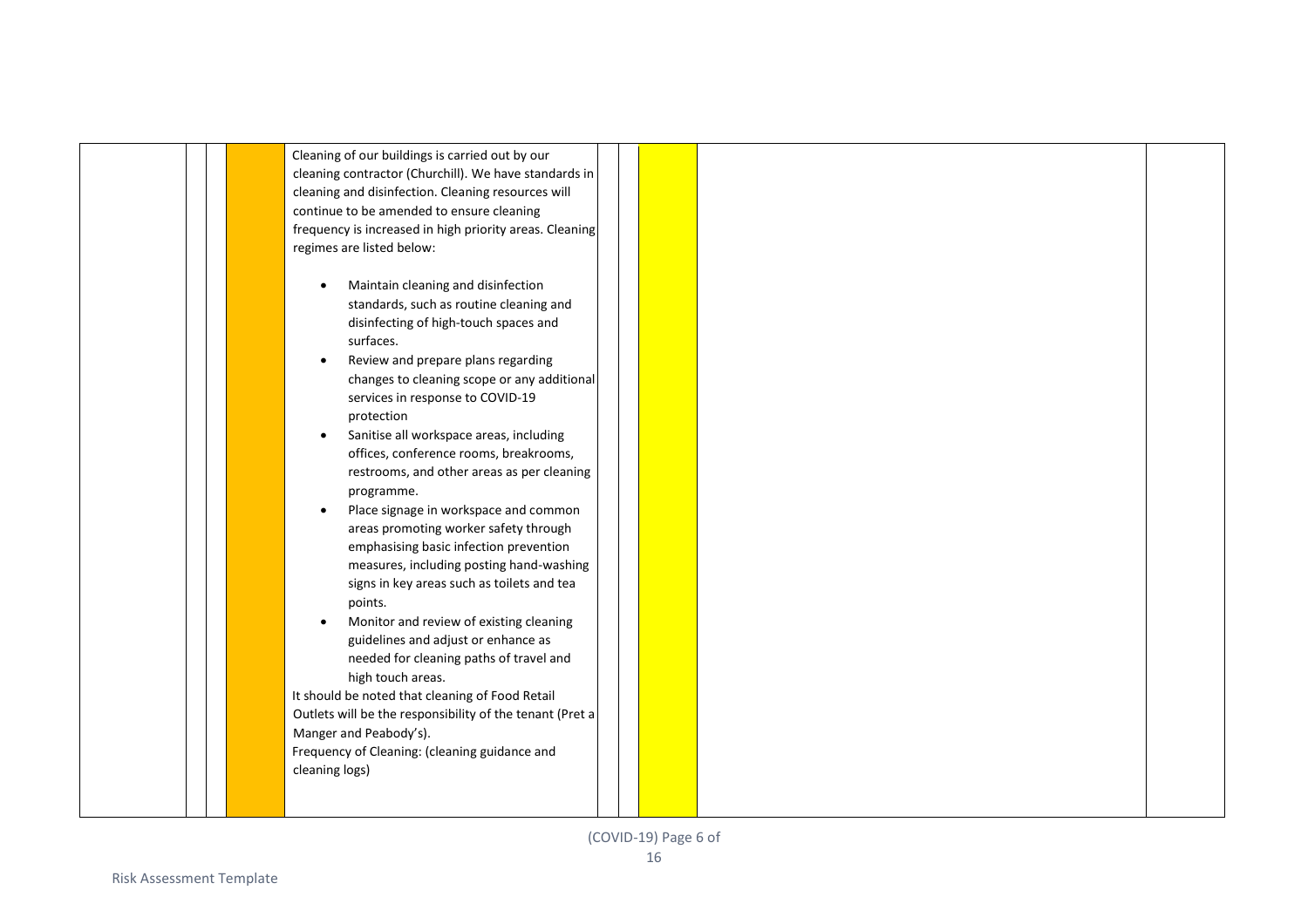

• Communal Areas: Daily: High frequencies touch points (such as light switches and door handles), cleaning and emptying of bins. Bi-weekly: Sweeping and mopping of floors Weekly: Cleaning of ledges, skirting and wall fixtures, vision panels in doors • Non-Lab Areas: Daily: High frequencies touch points Weekly: Sweep and mop hard floors, vacuum carpets, clean glass in doors, skirtings, window sill and wall fixtures to a height of 6 feet. Clean desk and vacuum chairs. Lab areas have their own risk assessments and local rules which include Covid-19 guidance. • Office areas are hoovered regularly but individuals are responsible for desks . Where required cleaning staff will carry out deep cleaning as directed by the lab staff. • Consumables: Replacement cleaning items: If an area is identified as running low on consumables for cleaning, staff or students should contact the estates helpdesk [\(estates@sgul.ac.uk\)](mailto:estates@sgul.ac.uk) to advise that replenishment is required. Cleaning of desk area of communal office areas is undertaken by user after use. Signage is displayed to remind persons of the need to wash hands and / or sanitise.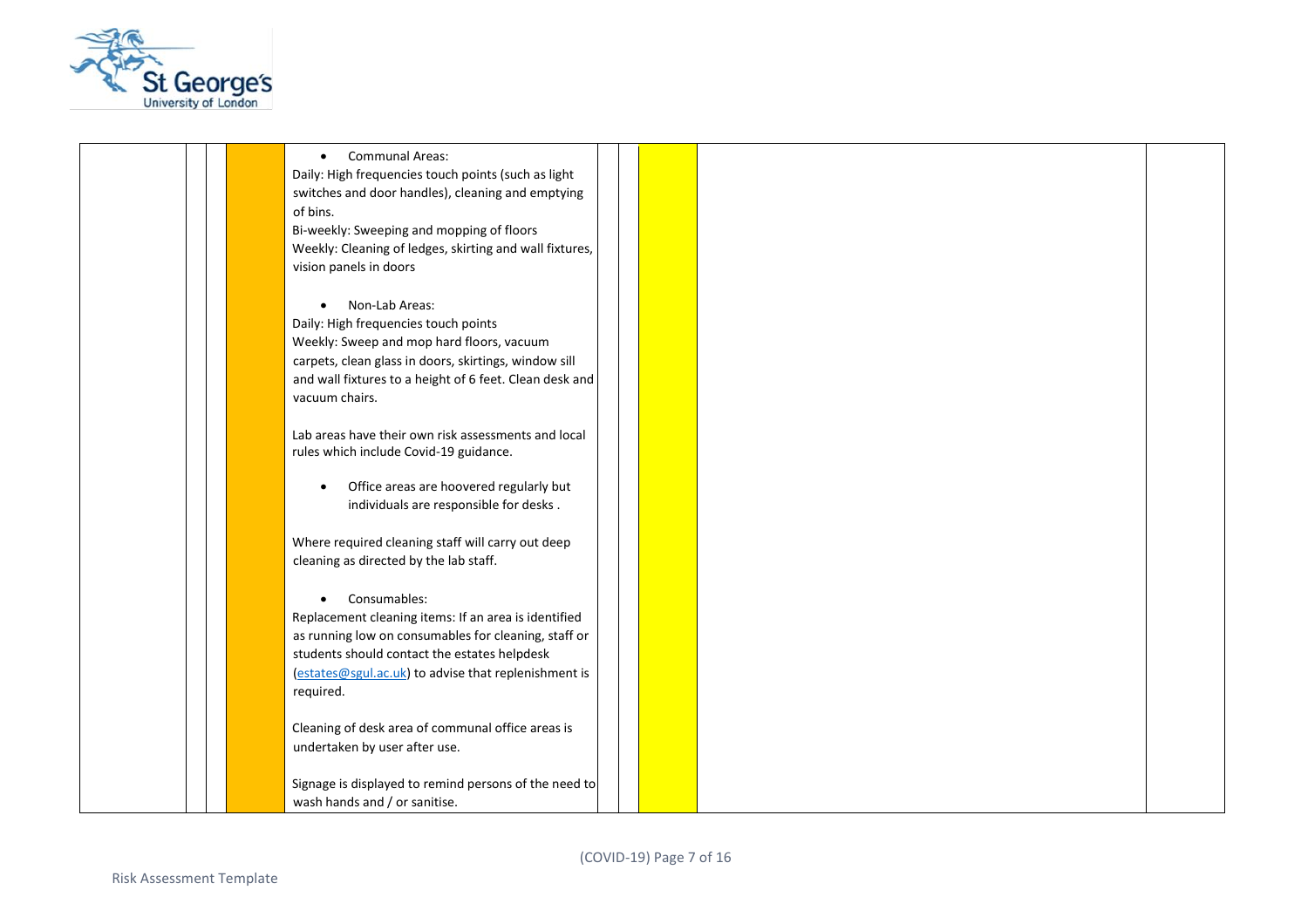| Providing regular reminders and signage to maintain                                                        |  |  |  |
|------------------------------------------------------------------------------------------------------------|--|--|--|
| hygiene standards. (see appendix 1)                                                                        |  |  |  |
|                                                                                                            |  |  |  |
| Providing hand sanitiser in multiple locations in                                                          |  |  |  |
| addition to washrooms.                                                                                     |  |  |  |
| Staff, students and visitors should not come onto site                                                     |  |  |  |
| if symptomatic or tested positive. Please follow                                                           |  |  |  |
| government guidance on links below.                                                                        |  |  |  |
|                                                                                                            |  |  |  |
| https://www.nhs.uk/conditions/coronavirus-covid-                                                           |  |  |  |
| 19/testing/regular-rapid-coronavirus-tests-if-you-do-                                                      |  |  |  |
| not-have-symptoms/                                                                                         |  |  |  |
| Note: Students on placement must follow the rules                                                          |  |  |  |
| and protocol of the placement provider.                                                                    |  |  |  |
|                                                                                                            |  |  |  |
| The University continue to encourage all students<br>and staff to be fully vaccinated against covid-19 and |  |  |  |
| flu.                                                                                                       |  |  |  |
|                                                                                                            |  |  |  |
| When an individual develops COVID-19 symptoms                                                              |  |  |  |
| or has a positive test                                                                                     |  |  |  |
| Students and staff should not come on to site and<br>should follow public health advice on                 |  |  |  |
| https://www.gov.uk/government/publications/covid-                                                          |  |  |  |
| 19-people-with-covid-19-and-their-contacts                                                                 |  |  |  |
| if they have COVID-19 symptoms                                                                             |  |  |  |
| https://www.nhs.uk/conditions/coronavirus-covid-                                                           |  |  |  |
| 19/symptoms/.                                                                                              |  |  |  |
| Staff sickness absence should be reported to via                                                           |  |  |  |
| MyWorkplace, and students should contact their                                                             |  |  |  |
| course teams.                                                                                              |  |  |  |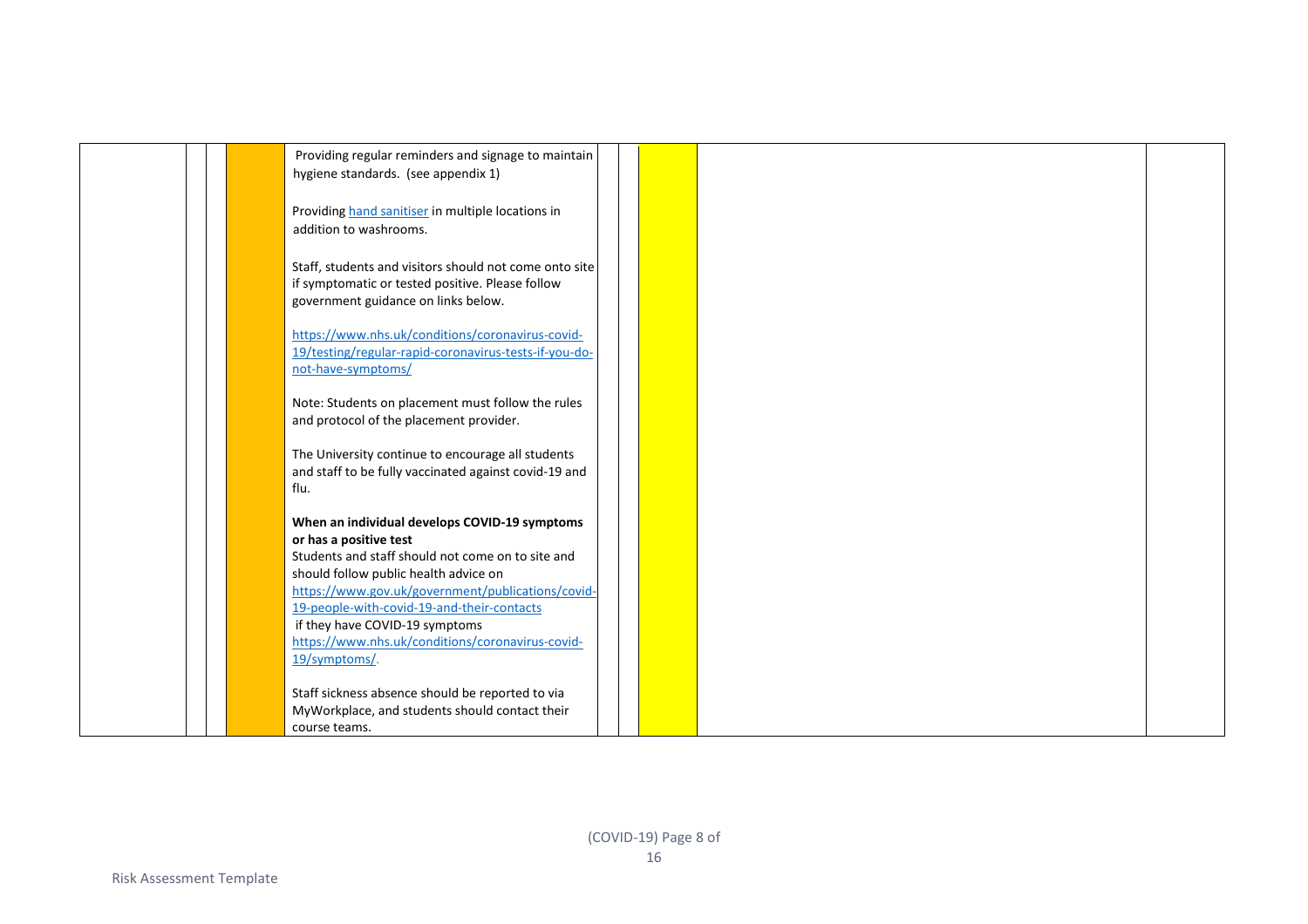

| 3.0 Clinically<br>vulnerable and<br>clinically<br>extremely<br>vulnerable<br>individuals. | 2 <sup>1</sup> | $\overline{4}$ | 8 <sup>°</sup> | As per the latest Government guidelines there is now<br>no requirement for CV and CEV persons to isolate/<br>shield unless their GP requires this as part of their<br>specific condition.<br>All CV and CEV have been given the opportunity of<br>being vaccinated. In this respect the likelihood of<br>significant issues as a result of catching covid are<br>reduced.<br>People previously considered to be particularly<br>vulnerable, clinically extremely vulnerable (CEV), and<br>high or higher-risk are not being advised to shield<br>again. Anyone previously identified as being in one of<br>these groups is advised to<br>continue to follow the guidance contained in<br>Coronavirus: "how to stay safe and help<br>prevent the spread."-<br>https://www.gov.uk/guidance/covid-19-coronavirus-<br>restrictions-what-you-can-and-cannot-do<br>In some circumstances, staff may have received<br>personal advice from their specialist or<br>clinician on additional precautions to take and they<br>should continue to follow that advice.<br>Whilst individual risk assessments are not required,<br>employees are expected to discuss and raise any<br>concerns if they have previously been considered<br>CEV, with their line manager.<br>Government guidance as of 11.08.2021 indicates that<br>clinically extremely vulnerable people no longer need<br>to shield, and should follow general COVID-<br>19 restrictions which apply to everyone.<br>(HR guidance) | $\mathbf{1}$ | 4 | $\overline{4}$ | Communications with staff via St. George's News, Mental Health awareness<br>week, SHE webpages and HR guidance<br>Clinically vulnerable individuals, may continue to attend education/work<br>but should take extra care if they come on site and may complete an<br>individual risk assessment if required. See govt guidance below.<br>https://www.gov.uk/government/publications/guidance-on-shielding-<br>and-protecting-extremely-vulnerable-persons-from-covid-19/guidance-<br>on-shielding-and-protecting-extremely-vulnerable-persons-from-covid-19<br>Line mangers to seek further guidance as required. | completed |
|-------------------------------------------------------------------------------------------|----------------|----------------|----------------|---------------------------------------------------------------------------------------------------------------------------------------------------------------------------------------------------------------------------------------------------------------------------------------------------------------------------------------------------------------------------------------------------------------------------------------------------------------------------------------------------------------------------------------------------------------------------------------------------------------------------------------------------------------------------------------------------------------------------------------------------------------------------------------------------------------------------------------------------------------------------------------------------------------------------------------------------------------------------------------------------------------------------------------------------------------------------------------------------------------------------------------------------------------------------------------------------------------------------------------------------------------------------------------------------------------------------------------------------------------------------------------------------------------------------------------------------------------------------------------|--------------|---|----------------|-------------------------------------------------------------------------------------------------------------------------------------------------------------------------------------------------------------------------------------------------------------------------------------------------------------------------------------------------------------------------------------------------------------------------------------------------------------------------------------------------------------------------------------------------------------------------------------------------------------------|-----------|
|-------------------------------------------------------------------------------------------|----------------|----------------|----------------|---------------------------------------------------------------------------------------------------------------------------------------------------------------------------------------------------------------------------------------------------------------------------------------------------------------------------------------------------------------------------------------------------------------------------------------------------------------------------------------------------------------------------------------------------------------------------------------------------------------------------------------------------------------------------------------------------------------------------------------------------------------------------------------------------------------------------------------------------------------------------------------------------------------------------------------------------------------------------------------------------------------------------------------------------------------------------------------------------------------------------------------------------------------------------------------------------------------------------------------------------------------------------------------------------------------------------------------------------------------------------------------------------------------------------------------------------------------------------------------|--------------|---|----------------|-------------------------------------------------------------------------------------------------------------------------------------------------------------------------------------------------------------------------------------------------------------------------------------------------------------------------------------------------------------------------------------------------------------------------------------------------------------------------------------------------------------------------------------------------------------------------------------------------------------------|-----------|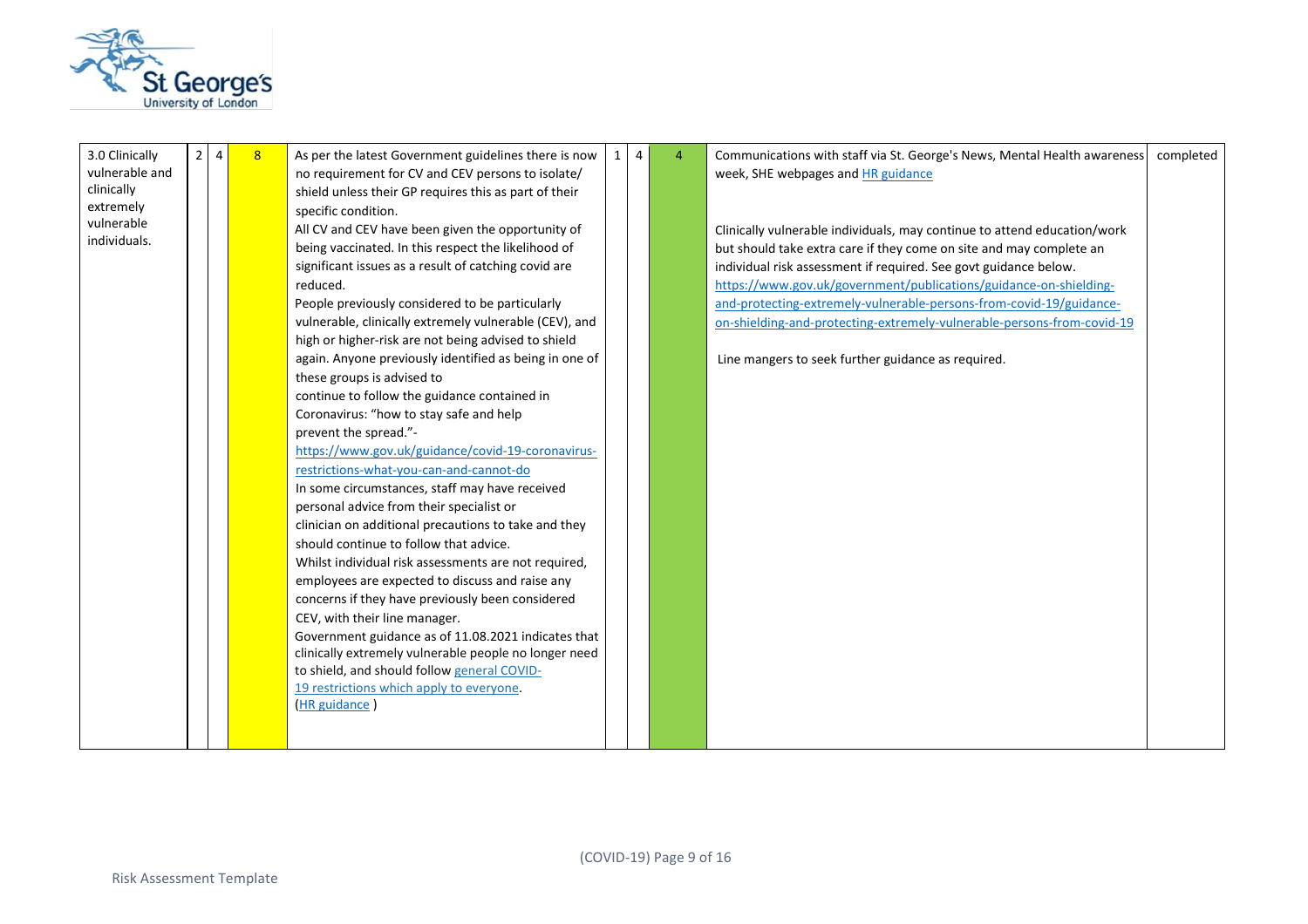| 4.0                              | 2 <sup>1</sup> | $\overline{4}$ | 8 <sup>2</sup> | <b>Communications</b>                                    | $\mathbf{1}$ | $\overline{4}$ | $\Delta$ | completed |
|----------------------------------|----------------|----------------|----------------|----------------------------------------------------------|--------------|----------------|----------|-----------|
| Communicating                    |                |                |                | SGUL will continue to have communications strategies     |              |                |          |           |
| the SGUL Covid                   |                |                |                | for students and staff, which will                       |              |                |          |           |
| arrangements                     |                |                |                | include principles such as:                              |              |                |          |           |
| to all staff,                    |                |                |                | • encourage students to take up the offer of both        |              |                |          |           |
| students and                     |                |                |                | doses of the coronavirus vaccine, and the booster jab    |              |                |          |           |
| visitors.                        |                |                |                | as soon as they are eligible                             |              |                |          |           |
| message to all<br>staff students |                |                |                | • encourage all students and staff to participate in the |              |                |          |           |
| and visitors.                    |                |                |                | testing programme                                        |              |                |          |           |
|                                  |                |                |                | · encourage students, including international            |              |                |          |           |
|                                  |                |                |                | students, to register with a GP local to                 |              |                |          |           |
|                                  |                |                |                | their university as soon as possible after arriving      |              |                |          |           |
|                                  |                |                |                | • do not assume that everyone understands any            |              |                |          |           |
|                                  |                |                |                | official guidelines                                      |              |                |          |           |
|                                  |                |                |                | • ensure the rationale for behaviours and protective     |              |                |          |           |
|                                  |                |                |                | measures is understood                                   |              |                |          |           |
|                                  |                |                |                | • encourage an atmosphere within their institution       |              |                |          |           |
|                                  |                |                |                | that supports actions people can                         |              |                |          |           |
|                                  |                |                |                | take to keep themselves and others safe                  |              |                |          |           |
|                                  |                |                |                | • maintain consistent messaging and guidance             |              |                |          |           |
|                                  |                |                |                | • consider the range of cultural backgrounds when        |              |                |          |           |
|                                  |                |                |                | developing communications and plans                      |              |                |          |           |
|                                  |                |                |                | Communicating the message of what arrangements           |              |                |          |           |
|                                  |                |                |                | are in place and SGUL instructions re Covid              |              |                |          |           |
|                                  |                |                |                | requirements are sent out via comms to all Staff and     |              |                |          |           |
|                                  |                |                |                | Students.                                                |              |                |          |           |
|                                  |                |                |                | Hosts of all visitors to SGUL should provide the guests  |              |                |          |           |
|                                  |                |                |                | with Covid arrangements and protocols in place prior     |              |                |          |           |
|                                  |                |                |                | to them attending where possible.                        |              |                |          |           |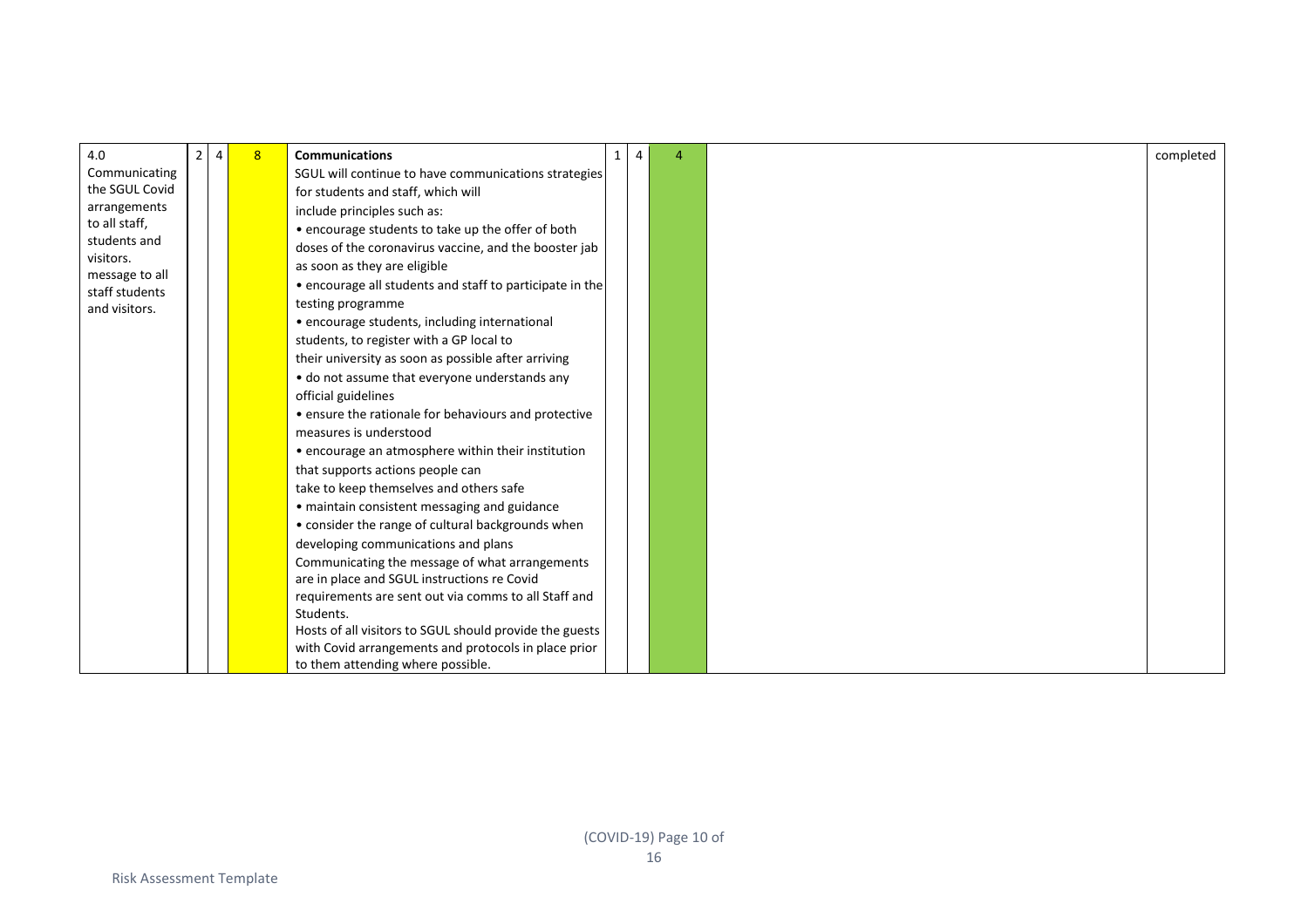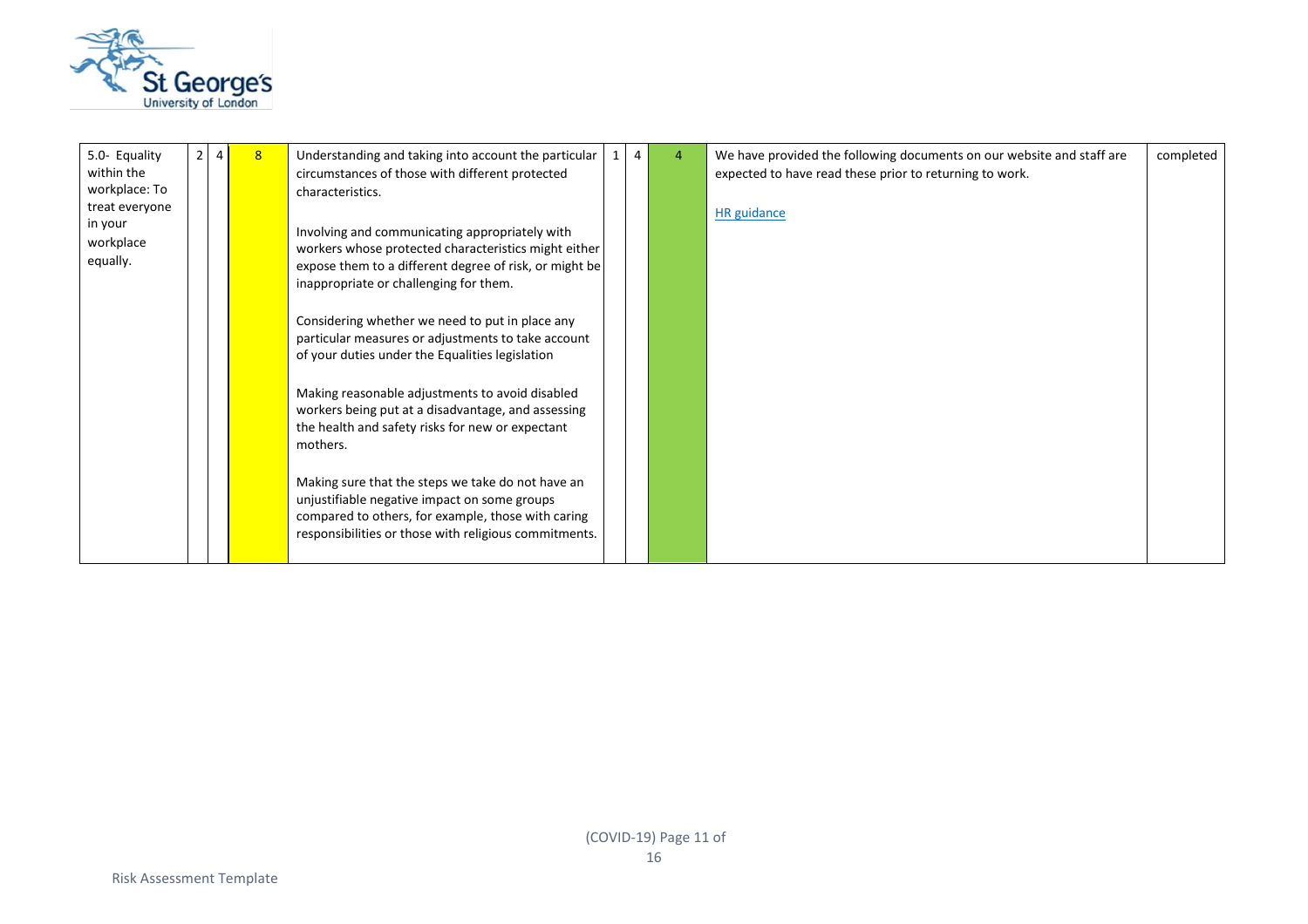| 6.0 Working  | $\overline{4}$ | <b>16</b> | If you are working from home ensure you have the equipment you need         | 2 <sup>1</sup> | $\overline{3}$ | 6 | Guidance produced for working at home via Covid 19 webpage   | ongoing |
|--------------|----------------|-----------|-----------------------------------------------------------------------------|----------------|----------------|---|--------------------------------------------------------------|---------|
| from home or |                |           | eg. Computer, phone, video conferencing facilities and appropriate home     |                |                |   | Read our guidance for working from home, including accessing |         |
| at SGUL      |                |           | workstations.                                                               |                |                |   | your apps, documents and St. George's IT systems.            |         |
| premises.    |                |           | It is a requirement for all staff to carry out a DSE assessment if they use |                |                |   | Follow our checklist for ensuring your workstation is set up |         |
|              |                |           | DSE in the office and / or at home when/ if they work from home.            |                |                |   | correctly at home.                                           |         |
|              |                |           | Therefore staff who work in SGUL and at home will be required to            |                |                |   | DSE assessments for working from home should be              |         |
|              |                |           | undertake two DSE assessments.                                              |                |                |   | undertaken using the DSE assessment on the web page the link |         |
|              |                |           | Line management should keep in regular contact with staff working from      |                |                |   | is: https://www.sgul.ac.uk/about/our-professional-           |         |
|              |                |           | home to discuss their wellbeing.                                            |                |                |   | services/safety-health-and-environment/documents/Display-    |         |
|              |                |           |                                                                             |                |                |   | Screen-Equipment-Self-Assessment-Checklist-2019.docx         |         |
|              |                |           |                                                                             |                |                |   |                                                              |         |
|              |                |           |                                                                             |                |                |   | Staff to undertake DSE risk assessments and Managers to      |         |
|              |                |           | Line managers will need to follow this specific guidance for pregnant       |                |                |   | verify.                                                      |         |
|              |                |           |                                                                             |                |                |   |                                                              |         |
|              |                |           | employees. COVID-19                                                         |                |                |   | Note: DSE Assessments for on campus workstations to          |         |
| 7.0 Pregnant | $\overline{4}$ |           | vaccination: "guide for women of childbearing age, pregnant or              |                |                |   | continue as normal using the Britsafe platform.              |         |
| Workers      |                |           | breastfeeding"https://www.gov.uk/government/publications/coronavirus-       |                |                |   |                                                              |         |
|              |                |           | covid-19-advice-for-pregnant-employees/coronavirus-covid-19-advice-for-     |                |                |   |                                                              |         |
|              |                |           | pregnant-employees contains                                                 |                |                |   |                                                              |         |
|              |                |           | further advice on vaccination. Workplace risk assessments should already    |                |                |   |                                                              |         |
|              |                |           | consider any risks to female employees of childbearing age and, in          |                |                |   |                                                              |         |
|              |                |           | particular, risks to new and expectant mothers.                             |                |                |   |                                                              |         |
|              |                |           |                                                                             |                |                |   |                                                              |         |
|              |                |           |                                                                             |                |                |   |                                                              |         |

| <b>OBJECTIVE</b>                              |  | <b>RISK</b><br>SCORE | <b>CONTROL MEASURES</b>                                                          |  | RESIDUAL<br>L RISK<br><b>SCORE</b> | <b>FURTHER MITIGATING ACTIONS</b> | <b>TARGET</b><br><b>DATE</b> |
|-----------------------------------------------|--|----------------------|----------------------------------------------------------------------------------|--|------------------------------------|-----------------------------------|------------------------------|
| 7.0 – Travel to<br>and from the<br>workplace. |  | n/a                  | All staff and students to follow latest government<br>guidelines for travelling. |  | n/a                                |                                   |                              |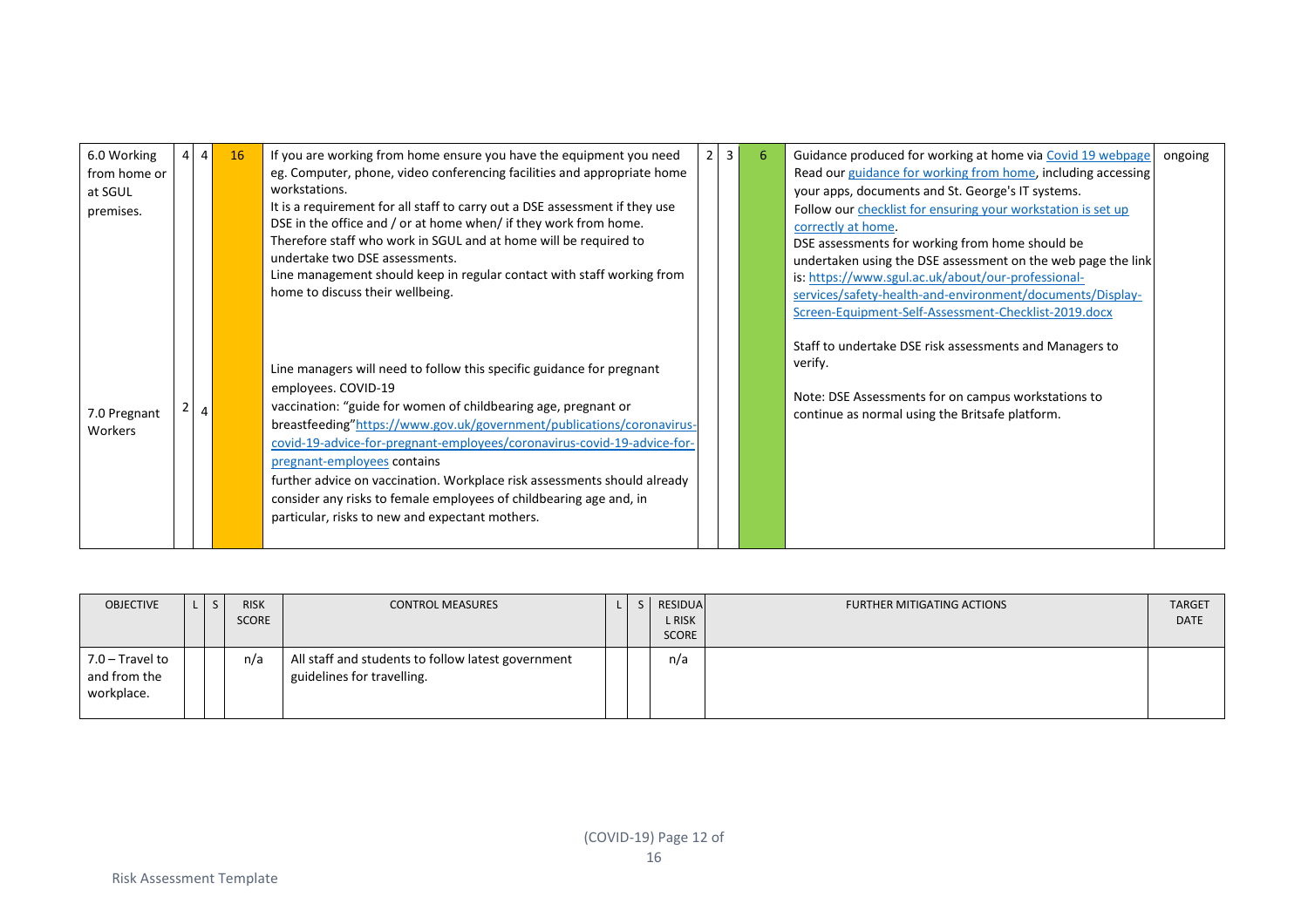

## **Face Masks and Face Coverings**

#### **Face coverings**

In the context of the coronavirus (COVID-19) outbreak, a face covering is something which safely covers the nose and mouth. You can buy reusable or single-use face coverings. You may also use a scarf, bandana, religious garment or hand-made cloth covering but these must securely fit round the side of the [face.](https://www.gov.uk/government/publications/face-coverings-when-to-wear-one-and-how-to-make-your-own/face-coverings-when-to-wear-one-and-how-to-make-your-own) Face coverings intended for use by the general public are not PPE or medical devices. As such they do not carry a CE mark and should not be sold or donated a[s PPE](https://www.gov.uk/guidance/regulatory-status-of-equipment-being-used-to-help-prevent-coronavirus-covid-19?utm_source=Gov&utm_medium=Email&utm_campaign=MHRA_COVID-19_updates&utm_content=HCP7#face-masks-and-face-coverings)  [or medical devices.](https://www.gov.uk/guidance/regulatory-status-of-equipment-being-used-to-help-prevent-coronavirus-covid-19?utm_source=Gov&utm_medium=Email&utm_campaign=MHRA_COVID-19_updates&utm_content=HCP7#face-masks-and-face-coverings)

**Type II Surgical (medical) face masks (recommended)**These are mainly designed to be worn in medical settings to limit the spread of infection. They are resistant to droplets of fluids and splashes. These masks are manufactured to a recognised standard. They must meet the design and safety requirements of the Medical Device Regulations (MDD/MDR) and be CE marked before you can sell them in th[e UK.](https://www.gov.uk/guidance/regulatory-status-of-equipment-being-used-to-help-prevent-coronavirus-covid-19?utm_source=Gov&utm_medium=Email&utm_campaign=MHRA_COVID-19_updates&utm_content=HCP7#face-masks-and-face-coverings)

#### **Face masks as personal protective equipment (PPE)**

For some specific activities on site, face masks are required as personal protective equipment and need to meet the [regulations](https://ec.europa.eu/growth/sectors/mechanical-engineering/personal-protective-equipment_en) covering PPE products. They will need a notified body to verify the relevant requirements are met. They are no[t medical devices.](https://www.gov.uk/guidance/regulatory-status-of-equipment-being-used-to-help-prevent-coronavirus-covid-19?utm_source=Gov&utm_medium=Email&utm_campaign=MHRA_COVID-19_updates&utm_content=HCP7#face-masks-and-face-coverings) Where PPE is required, the type of face mask will be delineated in the SOP/ local rules /risk assessment associated with the activity.

#### **Visors**

There is no clear evidence of the effectiveness of visors in preventing aerosol transmission. They are designed as additional protection to prevent droplet transmission and not as a single barrier to aerosols

## **Further notes on Covid-19 mitigation measures**

These include:

- Using a face mask
- Keeping the activity time involved as short as possible (For those in labs It is recommended that people should wear a face mask unless this contradicts local rules or protocol risk assessment) Data analysis can be undertaken at home where possible.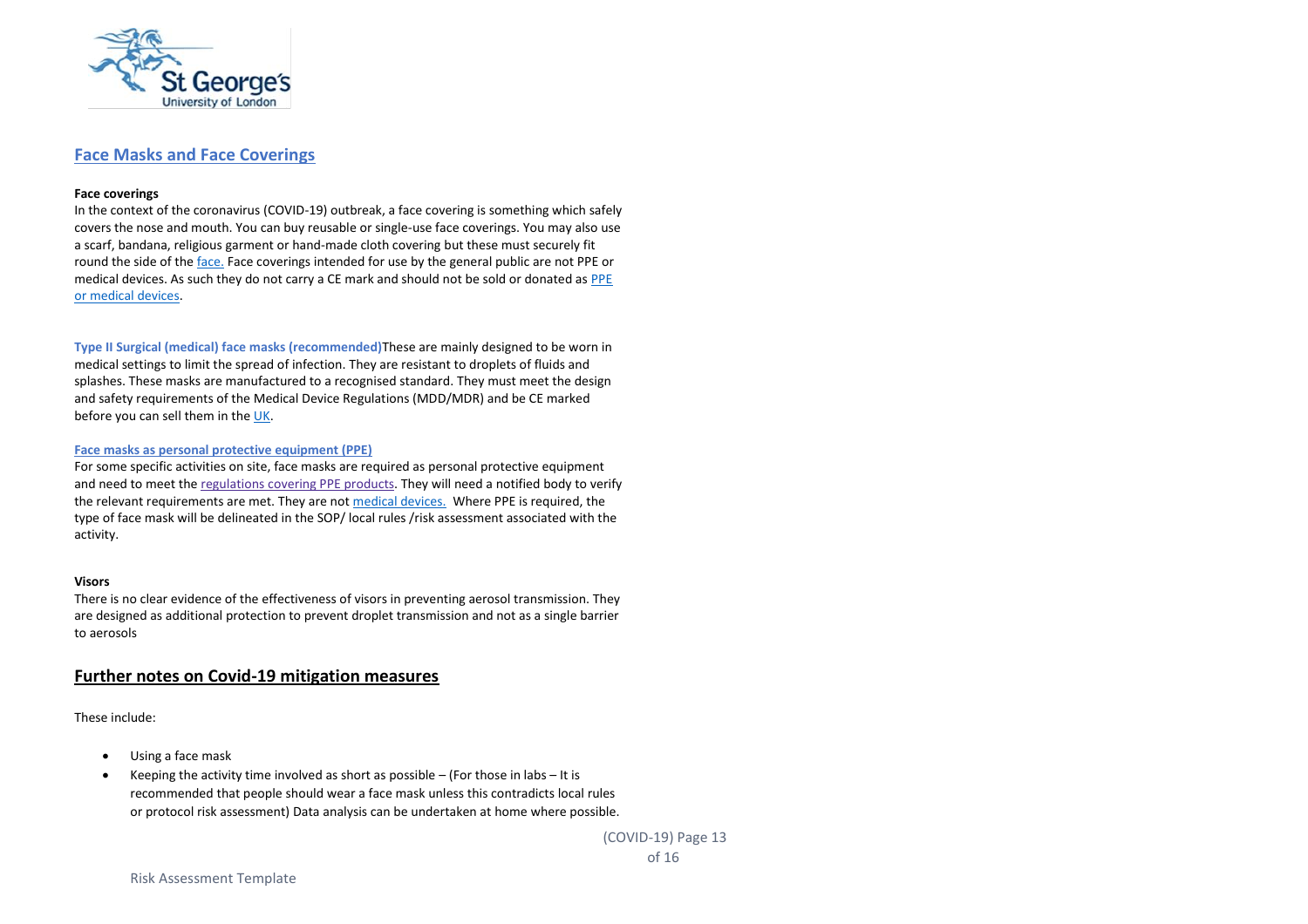- Using screens or barriers to separate people from each other
- using back-to-back or side-to-side working (rather than face-to-face) whenever possible social distancing is practiced, where possible, to reduce transmission of virus. If attendance on site/face to face meetings are required, work teams/individuals consider alternate attendance to limit transmission, infection and isolation within work team,
- Increasing the frequency of hand washing and surface cleaning

## **Further Information can be obtained from:**

[HSE Working safely during the coronavirus \(COVD-19\) outbreak](https://www.hse.gov.uk/coronavirus/working-safely/index.htm?utm_source=hse.gov.uk&utm_medium=refferal&utm_campaign=coronavirus&utm_term=working-safely&utm_content=home-page-popular)

[HSE Social Distancing](https://www.hse.gov.uk/coronavirus/social-distancing/index.htm)

<https://www.gov.uk/guidance/working-safely-during-coronavirus-covid-19>

<https://www.gov.uk/guidance/working-safely-during-coronavirus-covid-19/shops-and-branches>

[https://www.gov.uk/guidance/working-safely-during-coronavirus-covid-19/labs-and-research](https://www.gov.uk/guidance/working-safely-during-coronavirus-covid-19/labs-and-research-facilities)[facilities](https://www.gov.uk/guidance/working-safely-during-coronavirus-covid-19/labs-and-research-facilities)

[https://www.gov.uk/government/publications/higher-education-reopening-buildings-and](https://www.gov.uk/government/publications/higher-education-reopening-buildings-and-campuses/higher-education-reopening-buildings-and-campuses#social-distancing-on-campus)[campuses/higher-education-reopening-buildings-and-campuses#social-distancing-on-campus](https://www.gov.uk/government/publications/higher-education-reopening-buildings-and-campuses/higher-education-reopening-buildings-and-campuses#social-distancing-on-campus)

[Returning to the St. George's, University of London site](https://www.sgul.ac.uk/news/alerts/return-to-site)

[NHS When to self-isolate and what to do.](https://www.nhs.uk/conditions/coronavirus-covid-19/self-isolation-and-treatment/when-to-self-isolate-and-what-to-do/)

[Advice for people at high risk from coronavirus \(shielding\)](https://www.nhs.uk/conditions/coronavirus-covid-19/people-at-higher-risk/advice-for-people-at-high-risk/)

[Coronavirus \(COVD-19\)](https://www.gov.uk/coronavirus)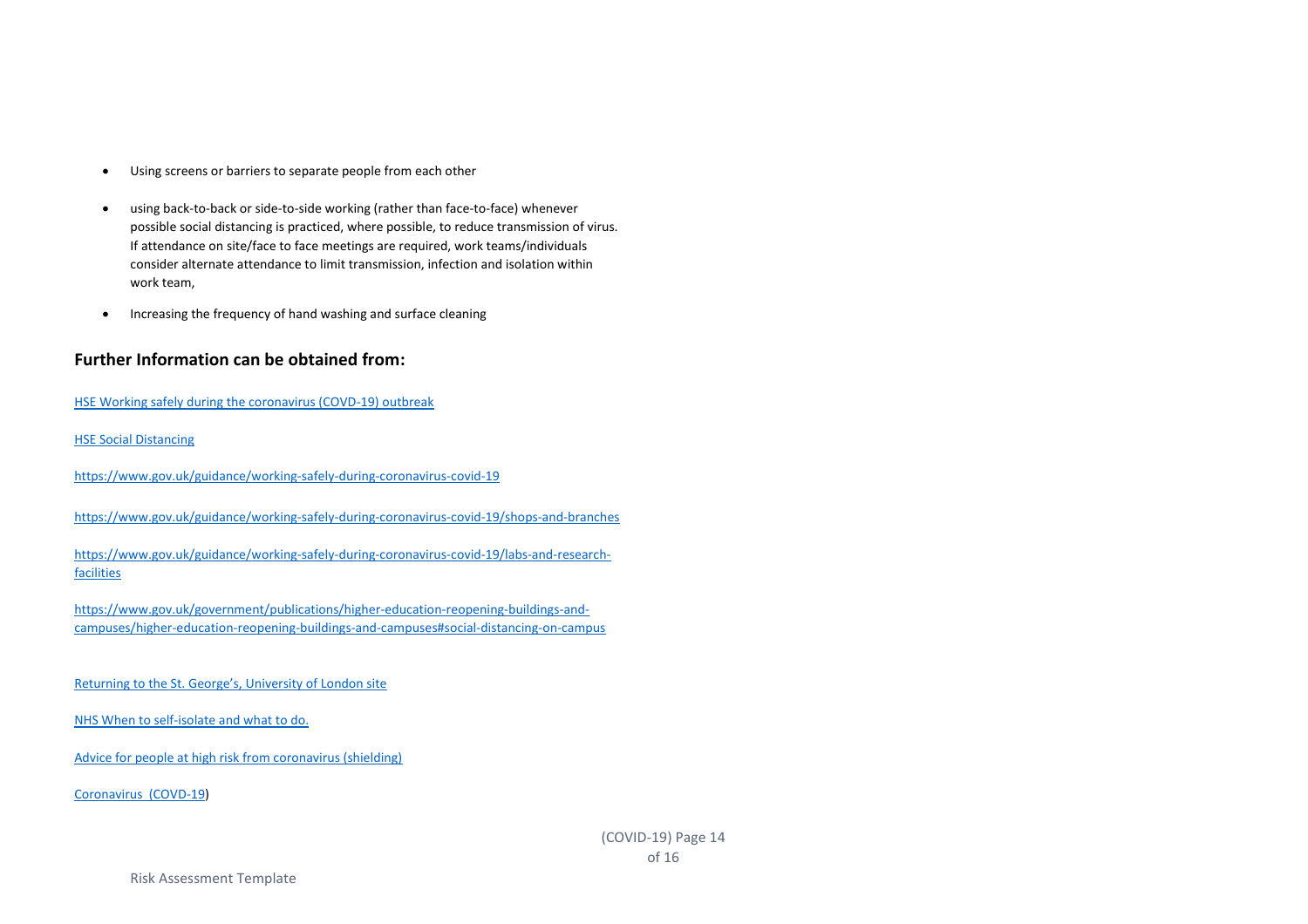



# **Hand-washing technique** with soap and water





Rub back of each hand with palm of other hand with fingers interlaced



fingers interlaced

Rub each wrist with

opposite hand



hand surfaces

to opposing palms with<br>fingers interlocked

Rinse hands

with water



Rub each thumb clasped in opposite hand using a rotational movement

Rub tips of fingers in opposite palm in a circular motion



Use elbow to

turn off tap

to palm



Dry thoroughly with a single-use towel





Figure 1 - NHS hand-washing technique with soap and water

(COVID-19) Page 15

Risk Assessment Template

**Appendix 1**